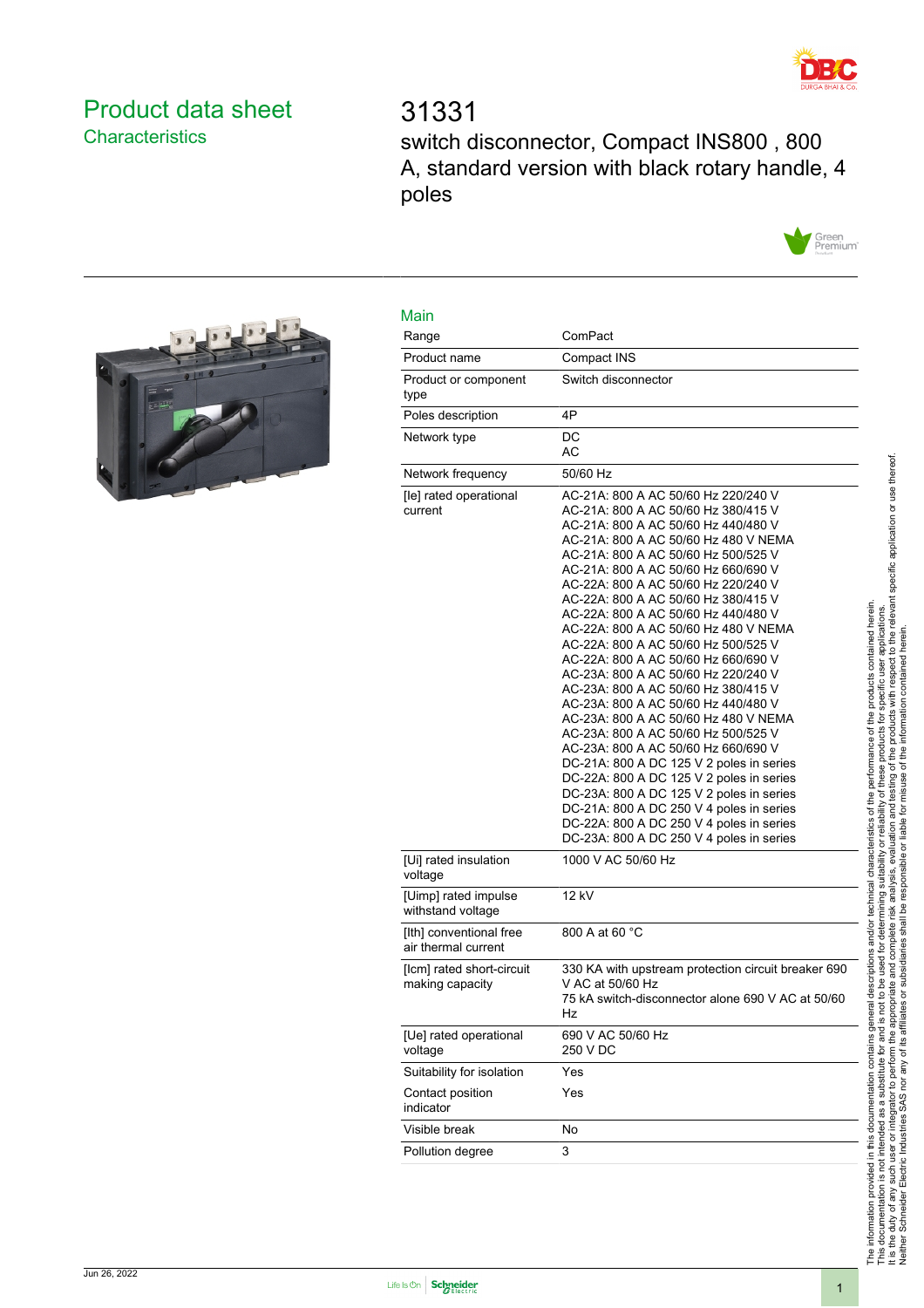#### **Complementary**

| Control type                             | Direct front rotary handle                                                                                                                                                                                                                                                                                                                                                                                                                                                                                                                                                                                                                                                                                                                                                                                                                                                                                                                                                                                                                                                                                                                                              |
|------------------------------------------|-------------------------------------------------------------------------------------------------------------------------------------------------------------------------------------------------------------------------------------------------------------------------------------------------------------------------------------------------------------------------------------------------------------------------------------------------------------------------------------------------------------------------------------------------------------------------------------------------------------------------------------------------------------------------------------------------------------------------------------------------------------------------------------------------------------------------------------------------------------------------------------------------------------------------------------------------------------------------------------------------------------------------------------------------------------------------------------------------------------------------------------------------------------------------|
| Handle colour                            | <b>Black</b>                                                                                                                                                                                                                                                                                                                                                                                                                                                                                                                                                                                                                                                                                                                                                                                                                                                                                                                                                                                                                                                                                                                                                            |
| Mounting mode                            | Fixed                                                                                                                                                                                                                                                                                                                                                                                                                                                                                                                                                                                                                                                                                                                                                                                                                                                                                                                                                                                                                                                                                                                                                                   |
| Mounting support                         | Rail<br>Plate                                                                                                                                                                                                                                                                                                                                                                                                                                                                                                                                                                                                                                                                                                                                                                                                                                                                                                                                                                                                                                                                                                                                                           |
|                                          |                                                                                                                                                                                                                                                                                                                                                                                                                                                                                                                                                                                                                                                                                                                                                                                                                                                                                                                                                                                                                                                                                                                                                                         |
| Upside connection                        | Front                                                                                                                                                                                                                                                                                                                                                                                                                                                                                                                                                                                                                                                                                                                                                                                                                                                                                                                                                                                                                                                                                                                                                                   |
| Downside connection                      | Front                                                                                                                                                                                                                                                                                                                                                                                                                                                                                                                                                                                                                                                                                                                                                                                                                                                                                                                                                                                                                                                                                                                                                                   |
| Maximum power                            | AC-23: 250 kW at 220/240 V AC 50/60 Hz<br>AC-23: 400 kW at 380/400 V AC 50/60 Hz<br>AC-23: 500 kW at 415 V AC 50/60 Hz<br>AC-23: 560 kW at 500/525 V AC 50/60 Hz<br>AC-23: 710 kW at 660/690 V AC 50/60 Hz                                                                                                                                                                                                                                                                                                                                                                                                                                                                                                                                                                                                                                                                                                                                                                                                                                                                                                                                                              |
| Rated duty                               | Uninterrupted                                                                                                                                                                                                                                                                                                                                                                                                                                                                                                                                                                                                                                                                                                                                                                                                                                                                                                                                                                                                                                                                                                                                                           |
| Intermittent duty class                  | Class 120 - 60 %                                                                                                                                                                                                                                                                                                                                                                                                                                                                                                                                                                                                                                                                                                                                                                                                                                                                                                                                                                                                                                                                                                                                                        |
| [Icw] rated short-time withstand current | 10 KA during 20 s conforming to IEC 60947-3<br>20 KA during 3 s conforming to IEC 60947-3<br>35 KA during 1 s conforming to IEC 60947-3<br>42 KA during 0.8 s conforming to IEC 60947-3<br>50 KA during 0.5 s conforming to IEC 60947-3<br>8 kA during 30 s conforming to IEC 60947-3                                                                                                                                                                                                                                                                                                                                                                                                                                                                                                                                                                                                                                                                                                                                                                                                                                                                                   |
| Mechanical durability                    | 3000 cycles                                                                                                                                                                                                                                                                                                                                                                                                                                                                                                                                                                                                                                                                                                                                                                                                                                                                                                                                                                                                                                                                                                                                                             |
| Electrical durability                    | AC-21A: 500 cycles 220/240 V AC 50/60 Hz<br>AC-21A: 500 cycles 380/415 V AC 50/60 Hz<br>AC-21A: 500 cycles 440/480 V AC 50/60 Hz<br>AC-21A: 500 cycles 480 V AC 50/60 Hz conforming to NEMA<br>AC-21A: 500 cycles 500/525 V AC 50/60 Hz<br>AC-21A: 500 cycles 660/690 V AC 50/60 Hz<br>AC-22A: 500 cycles 220/240 V AC 50/60 Hz<br>AC-22A: 500 cycles 380/415 V AC 50/60 Hz<br>AC-22A: 500 cycles 440/480 V AC 50/60 Hz<br>AC-22A: 500 cycles 480 V AC 50/60 Hz conforming to NEMA<br>AC-22A: 500 cycles 500/525 V AC 50/60 Hz<br>AC-22A: 500 cycles 660/690 V AC 50/60 Hz<br>AC-23A: 500 cycles 220/240 V AC 50/60 Hz<br>AC-23A: 500 cycles 380/415 V AC 50/60 Hz<br>AC-23A: 500 cycles 440/480 V AC 50/60 Hz<br>AC-23A: 500 cycles 480 V AC 50/60 Hz conforming to NEMA<br>AC-23A: 500 cycles 500/525 V AC 50/60 Hz<br>AC-23A: 500 cycles 660/690 V AC 50/60 Hz<br>DC-21A: 500 cycles 125 V DC 2 poles in series<br>DC-22A: 500 cycles 125 V DC 2 poles in series<br>DC-23A: 500 cycles 125 V DC 2 poles in series<br>DC-21A: 500 cycles 250 V DC 4 poles in series<br>DC-22A: 500 cycles 250 V DC 4 poles in series<br>DC-23A: 500 cycles 250 V DC 4 poles in series |
| Connection pitch                         | 70 mm                                                                                                                                                                                                                                                                                                                                                                                                                                                                                                                                                                                                                                                                                                                                                                                                                                                                                                                                                                                                                                                                                                                                                                   |
| Height                                   | 300 mm                                                                                                                                                                                                                                                                                                                                                                                                                                                                                                                                                                                                                                                                                                                                                                                                                                                                                                                                                                                                                                                                                                                                                                  |
| Width                                    | 410 mm                                                                                                                                                                                                                                                                                                                                                                                                                                                                                                                                                                                                                                                                                                                                                                                                                                                                                                                                                                                                                                                                                                                                                                  |
| Depth                                    | 146.5 mm                                                                                                                                                                                                                                                                                                                                                                                                                                                                                                                                                                                                                                                                                                                                                                                                                                                                                                                                                                                                                                                                                                                                                                |
| Net weight                               | 18 kg                                                                                                                                                                                                                                                                                                                                                                                                                                                                                                                                                                                                                                                                                                                                                                                                                                                                                                                                                                                                                                                                                                                                                                   |

#### Environment

| Standards                             | IEC 60947-1                  |
|---------------------------------------|------------------------------|
|                                       | IEC 60947-3                  |
| Product certifications                | KEMA-KEUR                    |
| IP degree of protection               | IP40 conforming to IEC 60529 |
| IK degree of protection               | IK07 conforming to EN 50102  |
| Ambient air temperature for operation | $-2570 °C$                   |
| Ambient air temperature for storage   | $-5085 °C$                   |